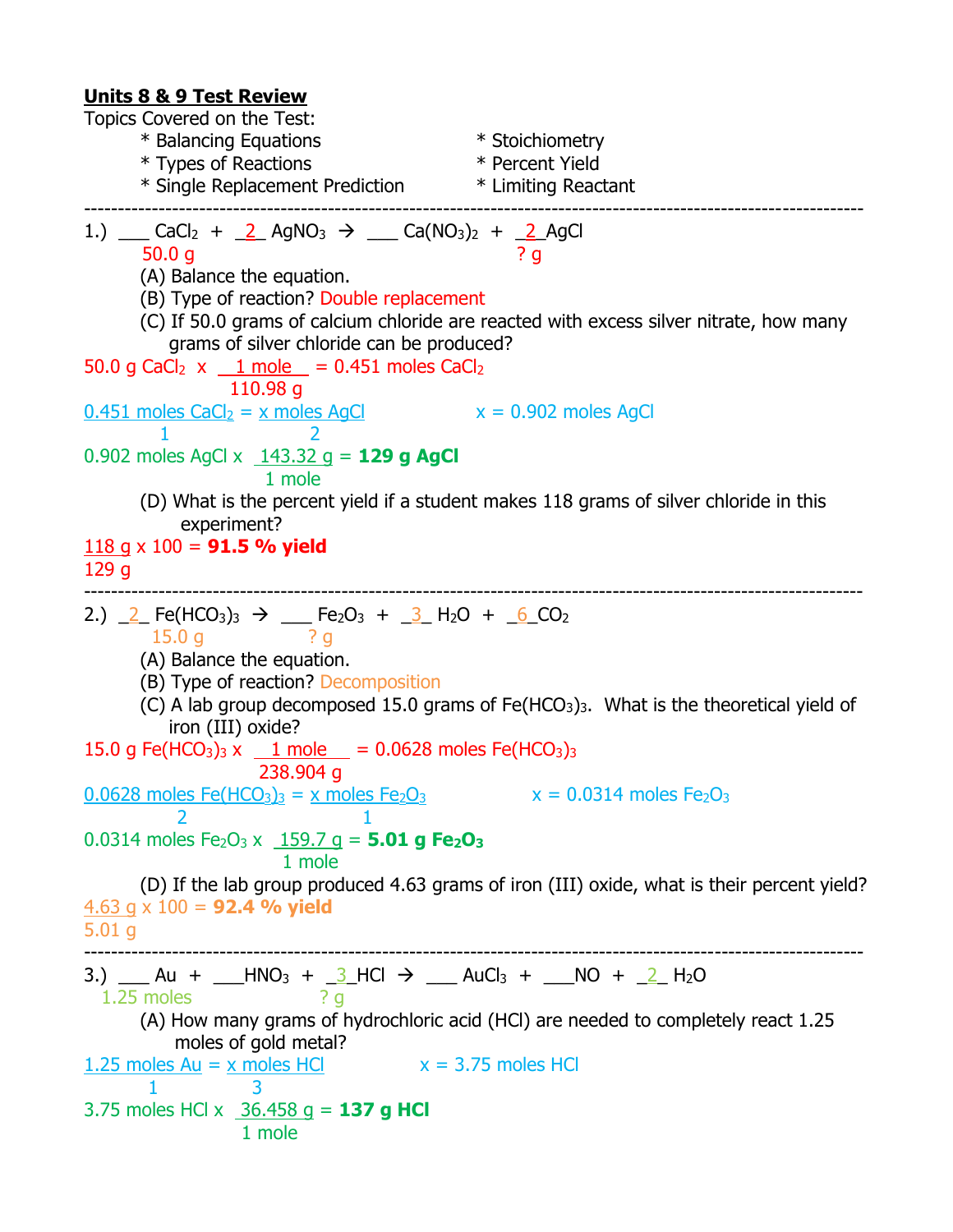| 4.) $\angle$ Fe + $\angle$ CuNO <sub>3</sub> $\rightarrow$ $\angle$ Fe(NO <sub>3</sub> ) <sub>2</sub> + $\angle$ Cu<br>3.7 moles<br>? moles<br>(A) How do we know that this reaction actually happens?<br>Iron (Fe) is higher on the Activity Series than copper (Cu).<br>(B) When 3.7 moles of iron are reacted with excess copper (I) nitrate, how many moles<br>of copper are produced?<br>$3.7$ moles Fe = $x$ moles Cu $x = 7.4$ moles Cu<br>1                                                                                                                                                                                              |
|--------------------------------------------------------------------------------------------------------------------------------------------------------------------------------------------------------------------------------------------------------------------------------------------------------------------------------------------------------------------------------------------------------------------------------------------------------------------------------------------------------------------------------------------------------------------------------------------------------------------------------------------------|
| 5.) $\_\_$ Ca <sub>3</sub> (PO <sub>4</sub> ) <sub>2</sub> + $\_\_3$ SiO <sub>2</sub> + $\_\_5$ C $\rightarrow$ $\_\_2$ P + $\_\_3$ CaSiO <sub>3</sub> + $\_\_5$ CO<br>? moles<br>225.5g<br>(A) How many moles of $CaSiO3$ would be produced by the complete reaction of 225.5<br>grams of calcium phosphate?<br>225.5 g Ca <sub>3</sub> (PO <sub>4</sub> ) <sub>2</sub> x $1$ mole = 0.7270 moles Ca <sub>3</sub> (PO <sub>4</sub> ) <sub>2</sub><br>310.18 g<br><u>0.7270 moles Ca<sub>3</sub>(PO<sub>4</sub>)<sub>2</sub> = x moles CaSiO<sub>3</sub> <math>x = 2.181</math> moles Ca<sub>3</sub>(PO<sub>4</sub>)<sub>2</sub></u><br>1        |
| 6.) $\_\_$ Ca + $\_\_$ H <sub>2</sub> O $\rightarrow$ $\_\_$ Ca(OH) <sub>2</sub> + $\_\_$ H <sub>2</sub><br>(A) How many molecules of water would be needed to react completely with 34.2<br>grams of calcium?<br>34.2 g Ca $\times$ 1 mole = 0.853 moles Ca<br>40.08q<br>$0.853$ moles Ca = x moles H <sub>2</sub> O $x = 1.706$ moles H <sub>2</sub> O<br>1.706 moles H <sub>2</sub> O x $6.022 \times 10^{23}$ mcs = <b>1.03 x 10<sup>24</sup> mcs H<sub>2</sub>O</b><br>1 mole                                                                                                                                                               |
| 7.) $2$ K <sub>3</sub> PO <sub>4</sub> + $3$ MgCl <sub>2</sub> $\rightarrow$ ___ Mg <sub>3</sub> (PO <sub>4</sub> ) <sub>2</sub> + <u>6</u> KCl<br>$25.4 g$ 21.7 g<br>? <sub>g</sub><br>(A) What is the theoretical yield of potassium chloride if 21.7 grams of magnesium<br>chloride are reacted with 25.4 grams of potassium phosphate?<br>*First, find the limiting reactant (LR).*<br>25.4 g K <sub>3</sub> PO <sub>4</sub> x $1 \text{ mole} = 0.1197 \text{ moles } K_3PO_4 = 0.05985* - \text{ smaller } # = \text{LR}$<br>212.27 q<br>2<br>25.4 g MgCl <sub>2</sub> x $1 \text{ mole} = 0.2668 \text{ moles MgCl}_2 = 0.0889$<br>95.21q |
| $x = 0.3591$ moles KCl<br>$0.1197$ moles $K_3PO_4 = x$ moles KCl<br>$\overline{2}$<br>6<br>0.3591 moles KCl $x \overline{74.55}$ g = 26.8 g KCl<br>1 mole                                                                                                                                                                                                                                                                                                                                                                                                                                                                                        |
| (B) How many grams of excess reactant remain after the reaction is complete?                                                                                                                                                                                                                                                                                                                                                                                                                                                                                                                                                                     |

 $0.1197$  moles K<sub>3</sub>PO<sub>4</sub> = x moles MgCl<sub>2</sub>  $x = 0.1796$  moles MgCl<sub>2</sub>

2 3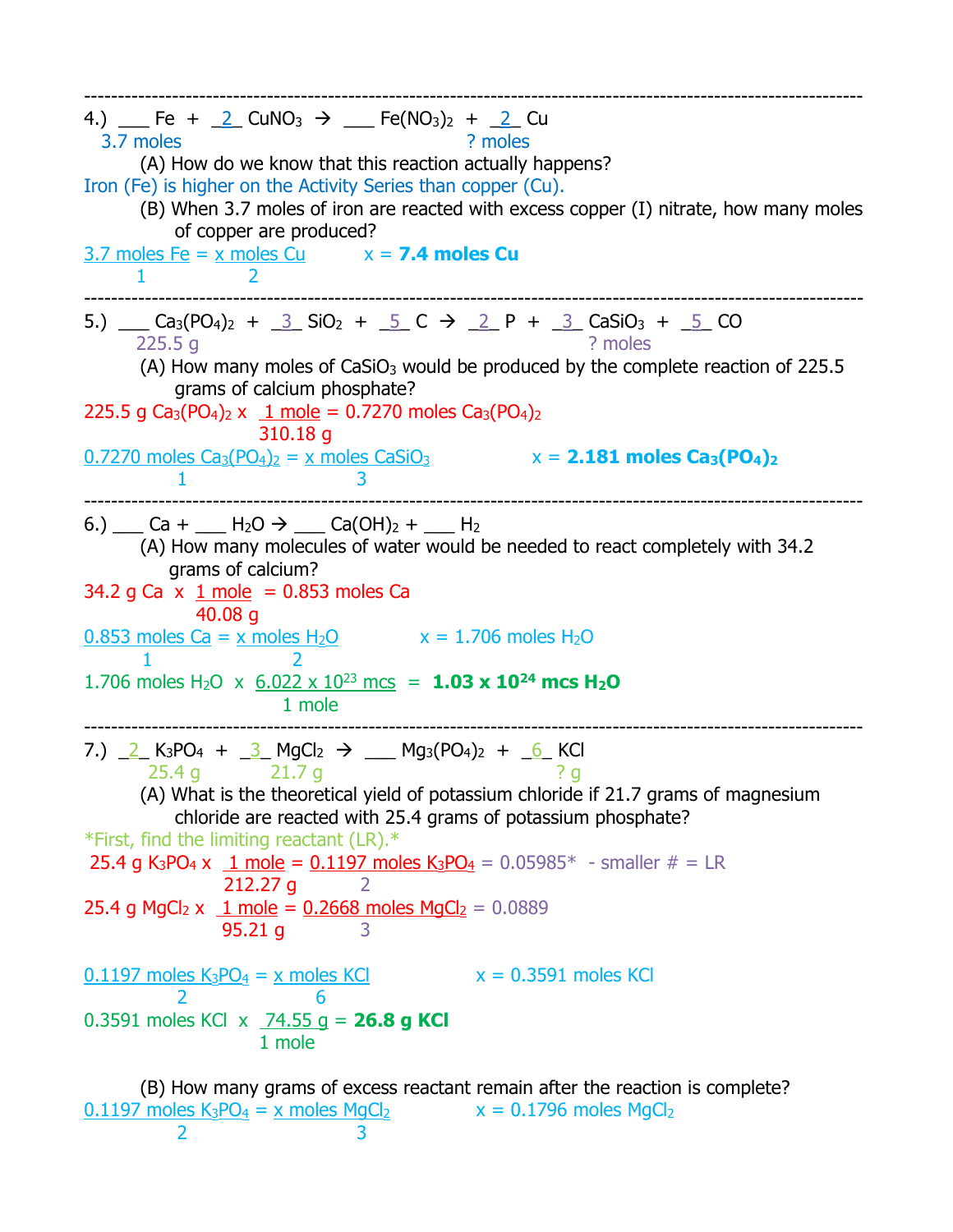0.1796 moles MgCl<sub>2</sub> x  $\frac{95.21 \text{ g}}{1}$  = 17.1 g MgCl<sub>2</sub> used 1 mole 21.7 g  $MgCl<sub>2</sub>$  at start  $-17.1$  g MgCl<sub>2</sub> used 4.6 g remaining

8.)  $Al + NiCl_2 \rightarrow$ 

Compare Al to Ni because both are metals. Al (element by itself) is higher on Activity Series than Ni (in compound), so reaction happens. Al replaces  $Ni \rightarrow Ni$  ends up by itself

Al ends up in a compound with Cl \*Must use oxidation #s to write formulas for cmpds!\*  $Al^{+3}$   $Cl^{-1}$ 

## 8.) **2** Al + **3** NiCl<sub>2</sub>  $\rightarrow$  **2 AlCl<sub>3</sub> + 3 Ni**

9.)  $\text{Zn}(\text{NO}_3)_2 + \text{Mg}$   $\rightarrow$ Compare Zn to Mg because both are metals. Mg (element by itself) is higher on Activity Series than Zn (in compound), so reaction happens. Mg replaces  $Zn \sim Zn$  ends up by itself Mg ends up in a compound with  $NO<sub>3</sub>$ \*Must use oxidation #s to write formulas for cmpds!\*  $Mg^{+2}$   $-MO_3^{-1}$ 

9.)  $Zn(NO_3)_2 + Mg \rightarrow Zn + Mg(NO_3)_2$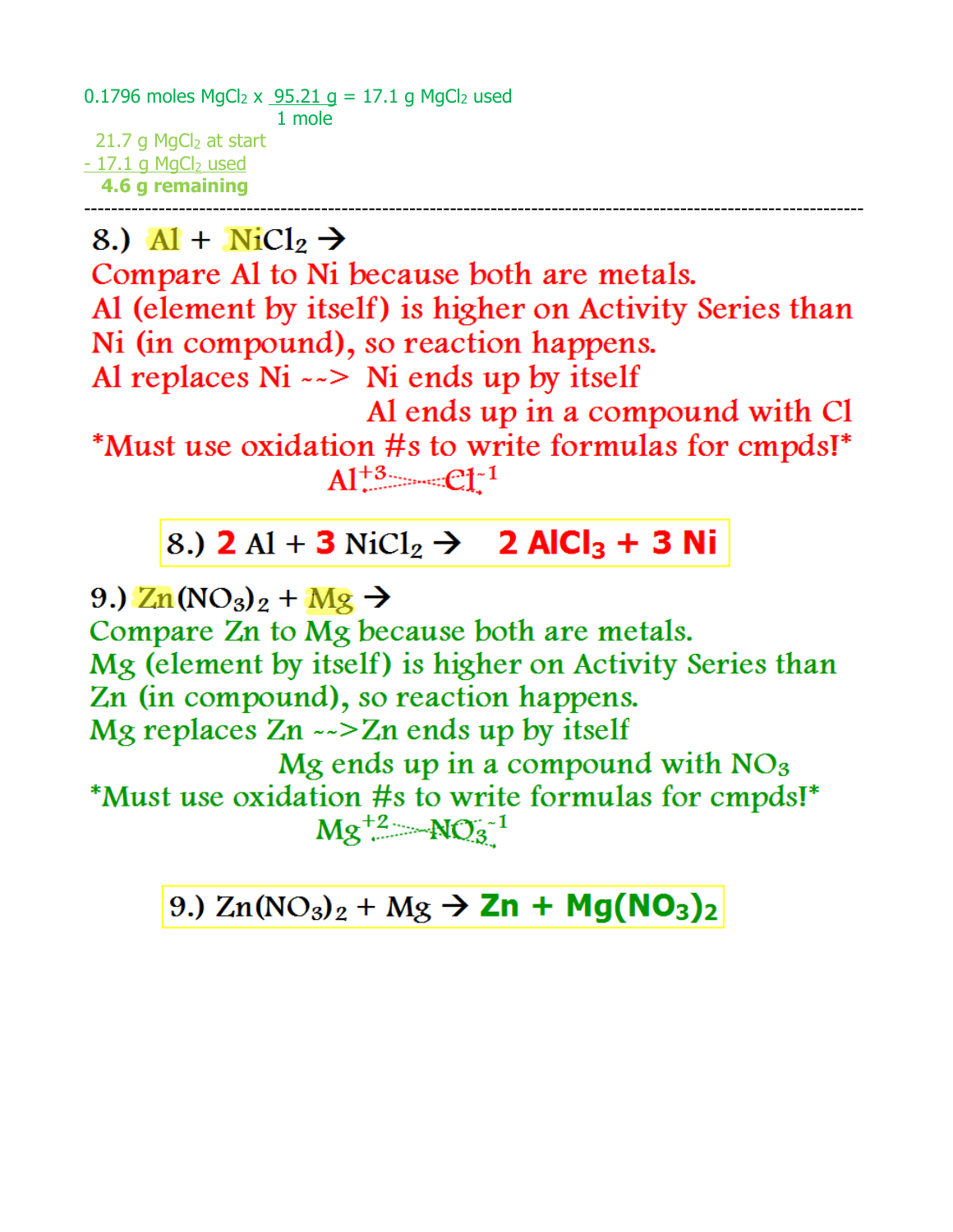#### 10.)  $Cu + K_2SO_4$   $\rightarrow$

Compare Cu to K because both are metals. Cu (element by itself) is NOT higher on Activity Series than K (in compound), so reaction does not happen.

#### 10.) Cu +  $K_2SO_4 \rightarrow$  no reaction

# 11.)  $CsF + I_2 \rightarrow$

Compare  $F_2$  to  $I_2$  because both are nonmetals. I<sub>2</sub> (element by itself) is NOT higher on Activity Series than  $F_2$  (in compound), so reaction does not happen.

# 11.) CsF +  $I_2 \rightarrow$  no reaction

### 12.)  $Cl_2$  + NaBr  $\rightarrow$

Compare  $Cl_2$  to  $Br_2$  because both are nonmetals.  $Cl<sub>2</sub>$  (element by itself) is higher on Activity Series than Br<sub>2</sub> (in compound), so reaction happens. Cl replaces  $Br \sim-Br$  ends up by itself (as  $Br_2$ ) Cl ends up in a compound with Na \*Must use oxidation #s to write formulas for cmpds!\*  $Na^{\pm 1}$  $\mathbb{C}1^{-1}$ 

## 12.)  $Cl_2 + 2$  NaBr  $\rightarrow$  Br<sub>2</sub> + 2 NaCl